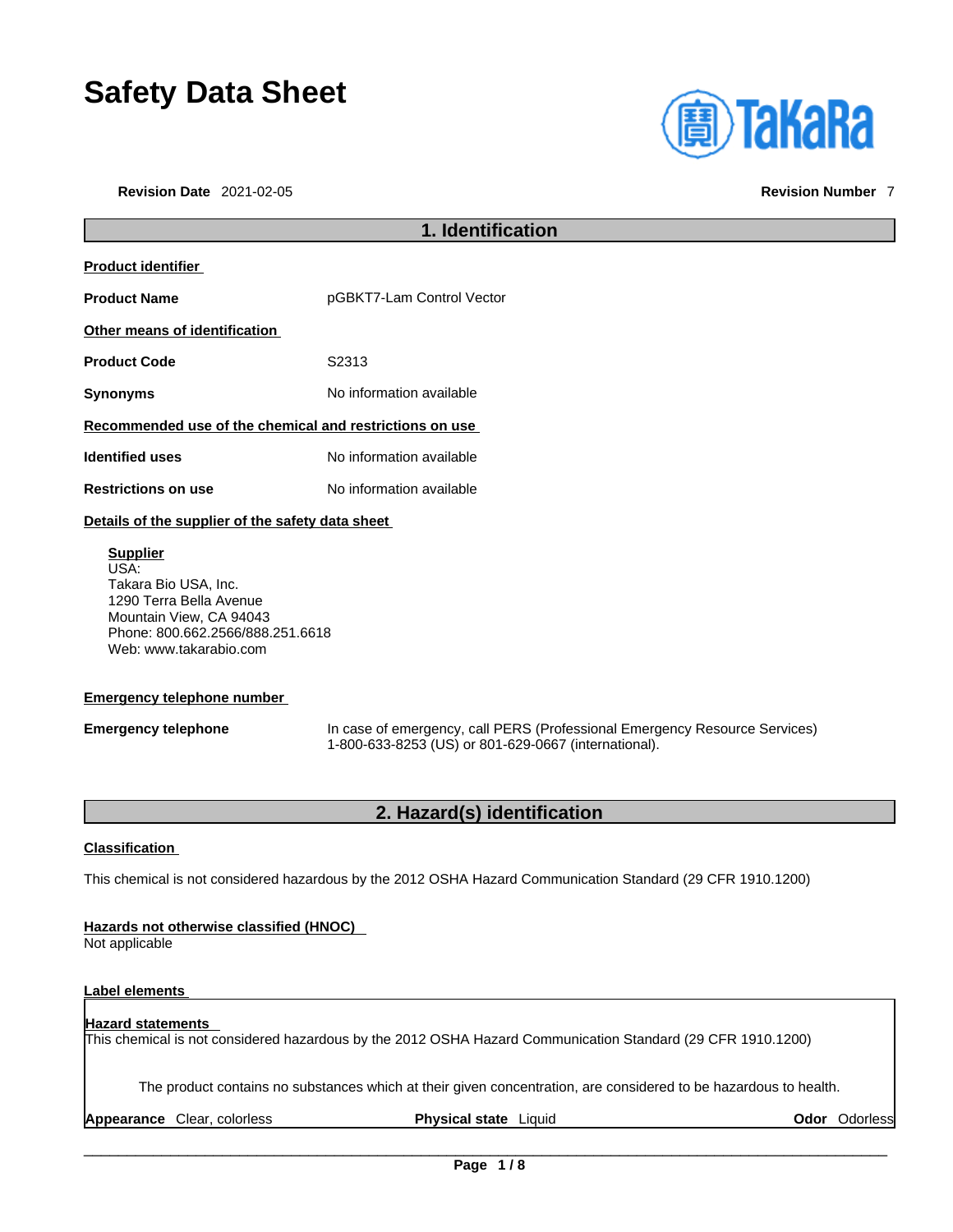#### **Other information**

No information available.

# **3. Composition/information on ingredients**

#### **Substance**

Not applicable.

# **Mixture**

The product contains no substances which at their given concentration, are considered to be hazardous to health

# **4. First-aid measures**

# **Description of first aid measures**

| <b>Inhalation</b>                                                          | Remove to fresh air.                                                                                                    |  |
|----------------------------------------------------------------------------|-------------------------------------------------------------------------------------------------------------------------|--|
| Eye contact                                                                | Rinse thoroughly with plenty of water for at least 15 minutes, lifting lower and upper eyelids.<br>Consult a physician. |  |
| <b>Skin contact</b>                                                        | Wash skin with soap and water.                                                                                          |  |
| <b>Ingestion</b>                                                           | Clean mouth with water and drink afterwards plenty of water.                                                            |  |
| Most important symptoms and effects, both acute and delayed                |                                                                                                                         |  |
| <b>Symptoms</b>                                                            | No information available.                                                                                               |  |
| Indication of any immediate medical attention and special treatment needed |                                                                                                                         |  |
| Note to physicians                                                         | Treat symptomatically.                                                                                                  |  |

# **5. Fire-fighting measures**

| <b>Suitable Extinguishing Media</b>                             | Use extinguishing measures that are appropriate to local circumstances and the<br>surrounding environment.<br>CAUTION: Use of water spray when fighting fire may be inefficient. |  |
|-----------------------------------------------------------------|----------------------------------------------------------------------------------------------------------------------------------------------------------------------------------|--|
| <b>Large Fire</b>                                               |                                                                                                                                                                                  |  |
| Unsuitable extinguishing media                                  | Do not scatter spilled material with high pressure water streams.                                                                                                                |  |
| Specific hazards arising from the<br>chemical                   | No information available.                                                                                                                                                        |  |
| <b>Explosion Data</b><br>Sensitivity to mechanical impact None. |                                                                                                                                                                                  |  |
| Sensitivity to static discharge                                 | None.                                                                                                                                                                            |  |
| Special protective equipment for<br>fire-fighters               | Firefighters should wear self-contained breathing apparatus and full firefighting turnout<br>gear. Use personal protection equipment.                                            |  |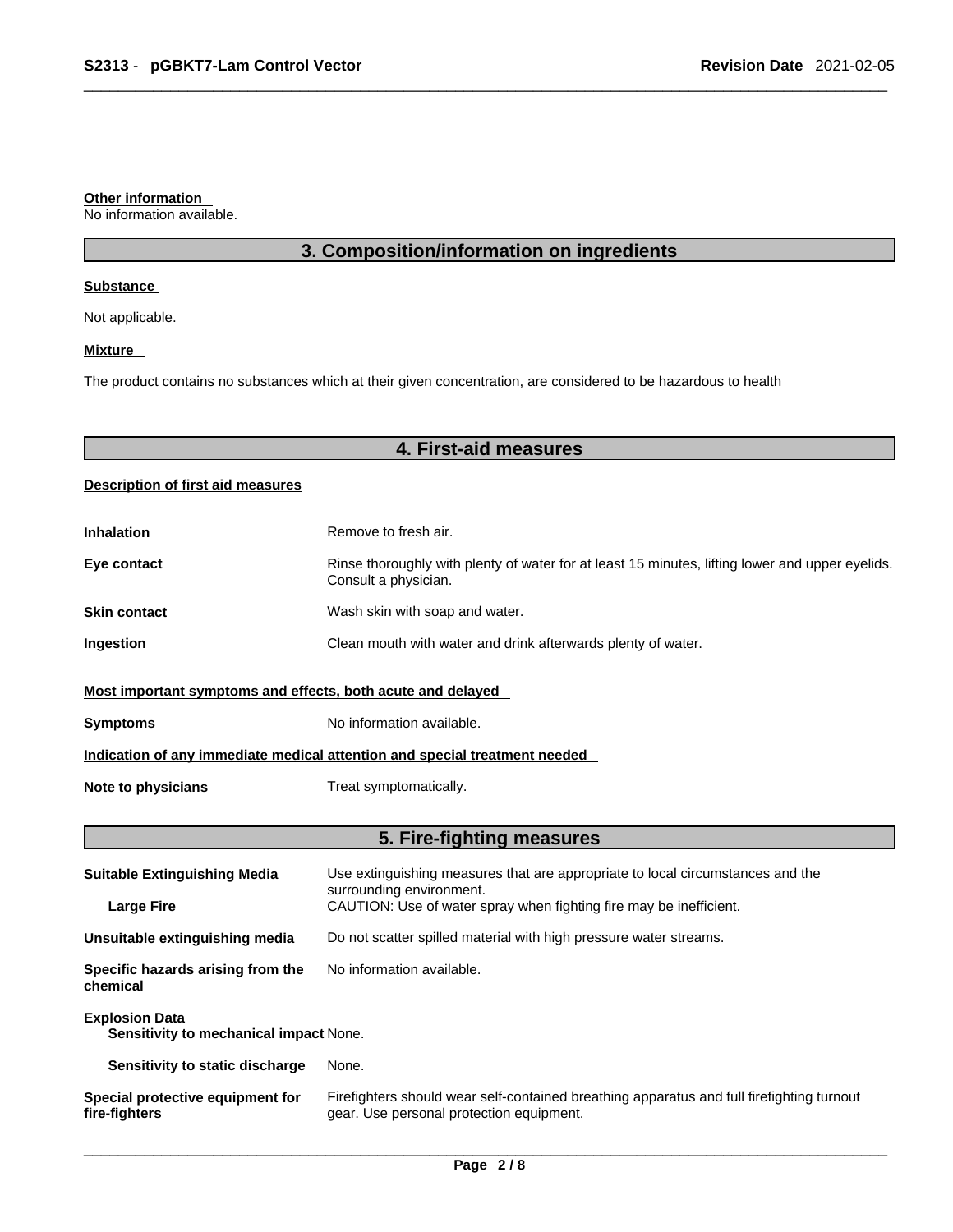| 6. Accidental release measures                                      |                                                                        |  |
|---------------------------------------------------------------------|------------------------------------------------------------------------|--|
| Personal precautions, protective equipment and emergency procedures |                                                                        |  |
| <b>Personal precautions</b>                                         | Ensure adequate ventilation.                                           |  |
|                                                                     |                                                                        |  |
| Methods and material for containment and cleaning up                |                                                                        |  |
| <b>Methods for containment</b>                                      | Prevent further leakage or spillage if safe to do so.                  |  |
| Methods for cleaning up                                             | Pick up and transfer to properly labeled containers.                   |  |
|                                                                     |                                                                        |  |
|                                                                     |                                                                        |  |
|                                                                     | 7. Handling and storage                                                |  |
| <b>Precautions for safe handling</b>                                |                                                                        |  |
| Advice on safe handling                                             | Handle in accordance with good industrial hygiene and safety practice. |  |
| Conditions for safe storage, including any incompatibilities        |                                                                        |  |
| <b>Storage Conditions</b>                                           | Keep container tightly closed in a dry and well-ventilated place.      |  |
|                                                                     |                                                                        |  |
| 8. Exposure controls/personal protection                            |                                                                        |  |

**Control parameters** 

| Appropriate engineering controls                                      |                                                                                                                                                                             |  |
|-----------------------------------------------------------------------|-----------------------------------------------------------------------------------------------------------------------------------------------------------------------------|--|
| <b>Engineering controls</b>                                           | <b>Showers</b><br>Eyewash stations<br>Ventilation systems.                                                                                                                  |  |
| Individual protection measures, such as personal protective equipment |                                                                                                                                                                             |  |
| <b>Eye/face protection</b>                                            | No special protective equipment required.                                                                                                                                   |  |
|                                                                       |                                                                                                                                                                             |  |
| Skin and body protection                                              | No special protective equipment required.                                                                                                                                   |  |
| <b>Respiratory protection</b>                                         | No protective equipment is needed under normal use conditions. If exposure limits are<br>exceeded or irritation is experienced, ventilation and evacuation may be required. |  |
| <b>General hygiene considerations</b>                                 | Handle in accordance with good industrial hygiene and safety practice.                                                                                                      |  |

# **9. Physical and chemical properties**

| Information on basic physical and chemical properties |                  |  |
|-------------------------------------------------------|------------------|--|
| <b>Physical state</b>                                 | Liauid           |  |
| Appearance                                            | Clear, colorless |  |
| Color                                                 | Clear            |  |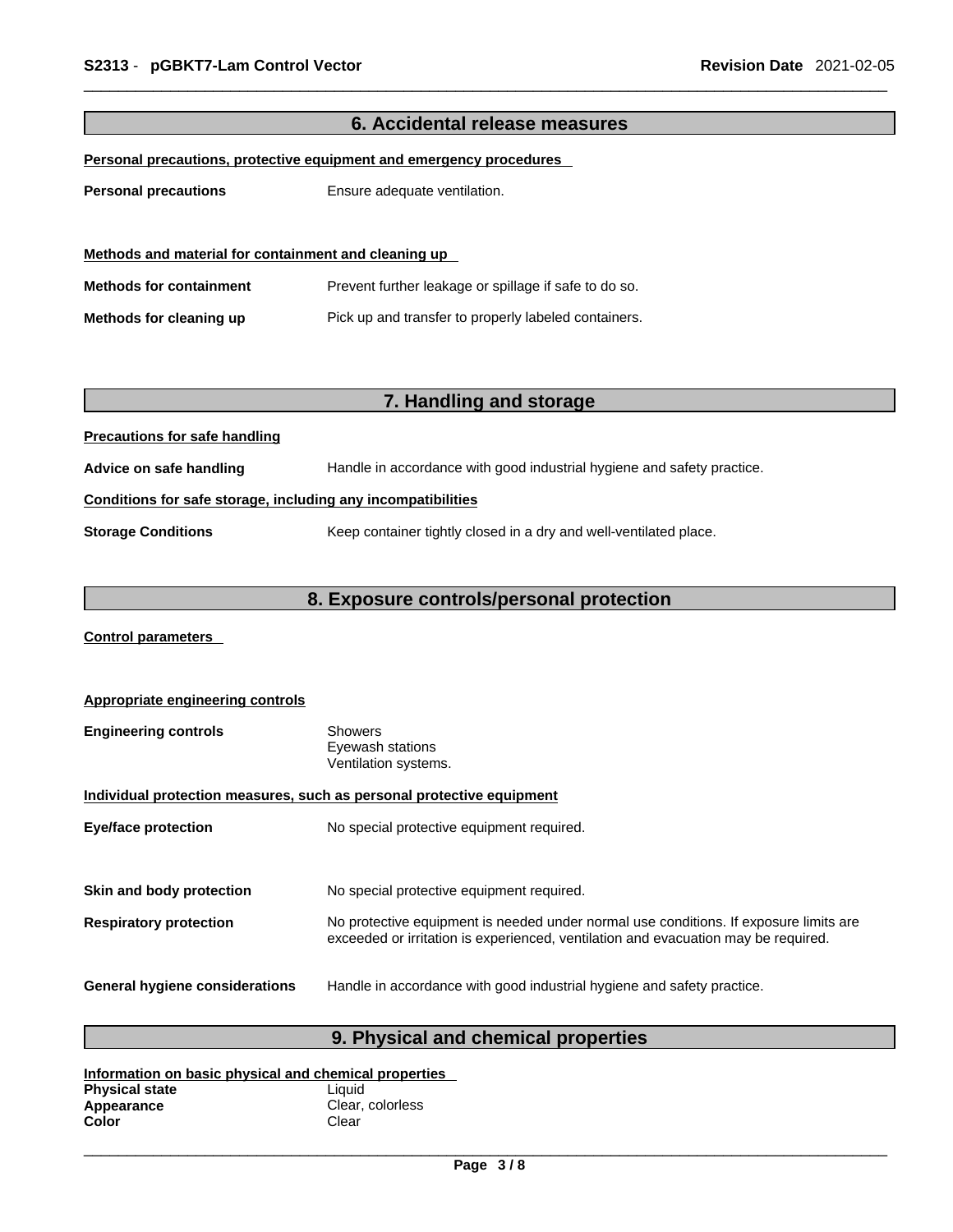| Odor                             | Odorless                 |                  |
|----------------------------------|--------------------------|------------------|
| <b>Odor Threshold</b>            | No information available |                  |
|                                  |                          |                  |
| <b>Property</b>                  | <b>Values</b>            | Remarks • Method |
| рH                               |                          | None known       |
| Melting point / freezing point   | No data available        | None known       |
| Boiling point/boiling range (°C) | No data available        | None known       |
| <b>Flash point</b>               | No data available        | Open cup         |
| <b>Evaporation Rate</b>          | no data available        | None known       |
| Flammability (solid, gas)        | no data available        | None known       |
| <b>Flammability Limit in Air</b> |                          | None known       |
| <b>Upper flammability limit:</b> | No data available        |                  |
| Lower flammability limit:        | No data available        |                  |
| Vapor pressure                   | no data available        | None known       |
| <b>Vapor density</b>             | No data available        | None known       |
| <b>Relative density</b>          |                          | None known       |
| <b>Water solubility</b>          | No data available        | None known       |
| Solubility in other solvents     | no data available        | None known       |
| <b>Partition coefficient</b>     | no data available        | None known       |
| <b>Autoignition temperature</b>  | No data available        | None known       |
| <b>Decomposition temperature</b> |                          | None known       |
| <b>Kinematic viscosity</b>       | No data available        | None known       |
| <b>Dynamic Viscosity</b>         | no data available        | None known       |
|                                  |                          |                  |
| <b>Other information</b>         |                          |                  |
| <b>Explosive properties</b>      | No information available |                  |
| <b>Oxidizing properties</b>      | No information available |                  |
| <b>Softening point</b>           | No information available |                  |
| <b>Molecular Weight</b>          | No information available |                  |
| <b>VOC Content (%)</b>           | No information available |                  |
| <b>Liquid Density</b>            | No information available |                  |
| <b>Bulk Density</b>              | No information available |                  |
|                                  | .                        |                  |

# **10. Stability and reactivity**

| <b>Reactivity</b>                                                       | No information available.                 |
|-------------------------------------------------------------------------|-------------------------------------------|
| <b>Chemical stability</b>                                               | Stable under normal conditions.           |
| <b>Possibility of hazardous reactions</b> None under normal processing. |                                           |
| <b>Conditions to Avoid</b>                                              | None known based on information supplied. |
| Incompatible materials                                                  | None known based on information supplied. |
|                                                                         |                                           |

**Hazardous decomposition products** None known based on information supplied.

# **11. Toxicological information**

# **Information on likely routes of exposure**

| <b>Inhalation</b>   | Specific test data for the substance or mixture is not available. |
|---------------------|-------------------------------------------------------------------|
| Eye contact         | Specific test data for the substance or mixture is not available. |
| <b>Skin contact</b> | Specific test data for the substance or mixture is not available. |
| <b>Ingestion</b>    | Specific test data for the substance or mixture is not available. |

**<u>Symptoms related to the physical, chemical and toxicological characteristics</u>**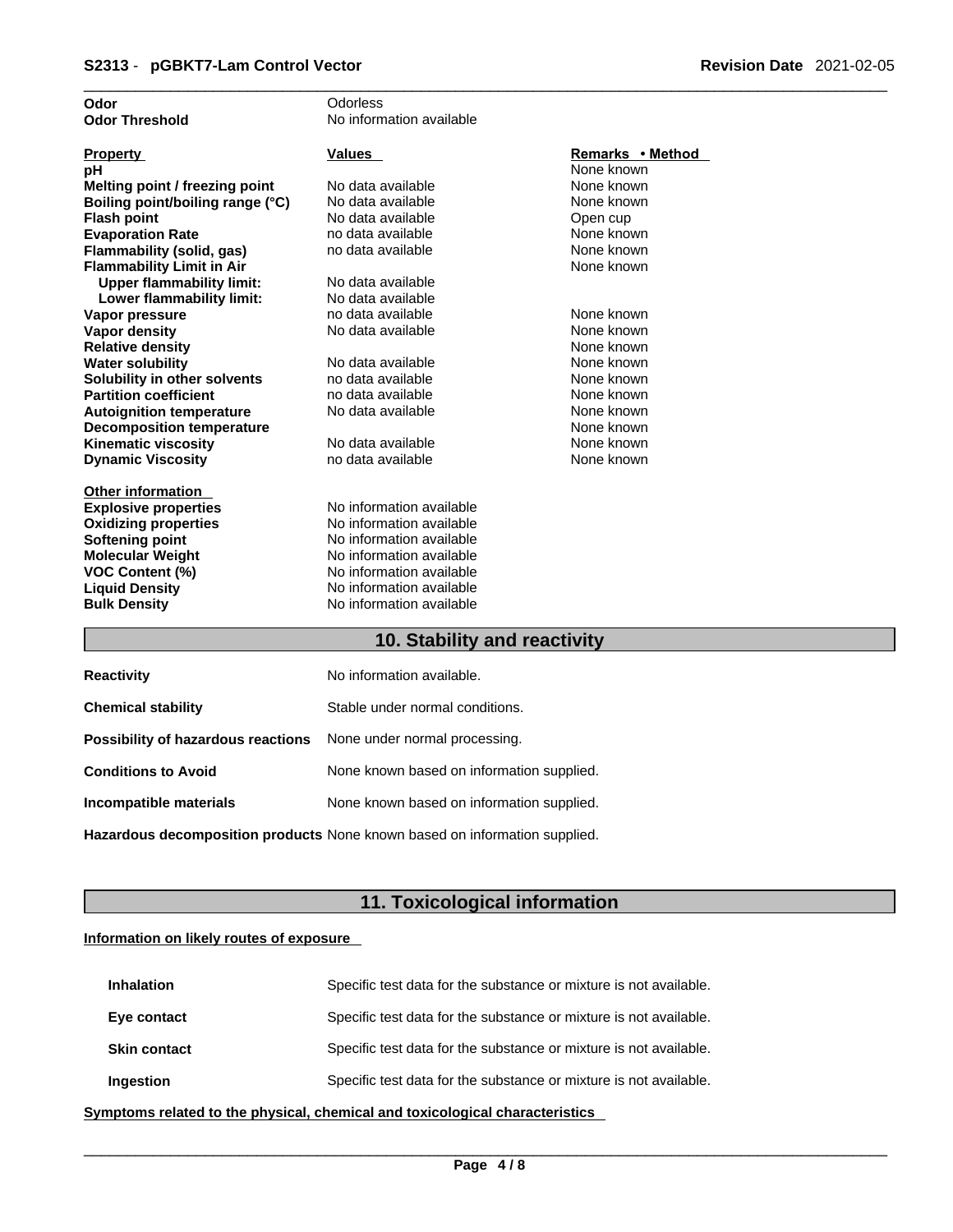# \_\_\_\_\_\_\_\_\_\_\_\_\_\_\_\_\_\_\_\_\_\_\_\_\_\_\_\_\_\_\_\_\_\_\_\_\_\_\_\_\_\_\_\_\_\_\_\_\_\_\_\_\_\_\_\_\_\_\_\_\_\_\_\_\_\_\_\_\_\_\_\_\_\_\_\_\_\_\_\_\_\_\_\_\_\_\_\_\_\_\_\_\_ **S2313** - **pGBKT7-Lam Control Vector Revision Date** 2021-02-05

**Symptoms** No information available.

**Acute toxicity**

**Numerical measures of toxicity**

|                                   | <u>Delayed and immediate effects as well as chronic effects from short and long-term exposure</u> |
|-----------------------------------|---------------------------------------------------------------------------------------------------|
| <b>Skin corrosion/irritation</b>  | No information available.                                                                         |
| Serious eye damage/eye irritation | No information available.                                                                         |
| Respiratory or skin sensitization | No information available.                                                                         |
| Germ cell mutagenicity            | No information available.                                                                         |
| Carcinogenicity                   | No information available.                                                                         |
| <b>Reproductive toxicity</b>      | No information available.                                                                         |
| <b>STOT - single exposure</b>     | No information available.                                                                         |
| <b>STOT - repeated exposure</b>   | No information available.                                                                         |
| <b>Aspiration hazard</b>          | No information available.                                                                         |
| Other adverse effects             | No information available.                                                                         |
| Interactive effects               | No information available.                                                                         |
|                                   | 12. Ecological information                                                                        |
| <b>Ecotoxicity</b>                | The environmental impact of this product has not been fully investigated.                         |
| Persistence and degradability     | No information available.                                                                         |
| <b>Bioaccumulation</b>            | There is no data for this product.                                                                |
| Other adverse effects             | No information available.                                                                         |
|                                   |                                                                                                   |

# **13. Disposal considerations**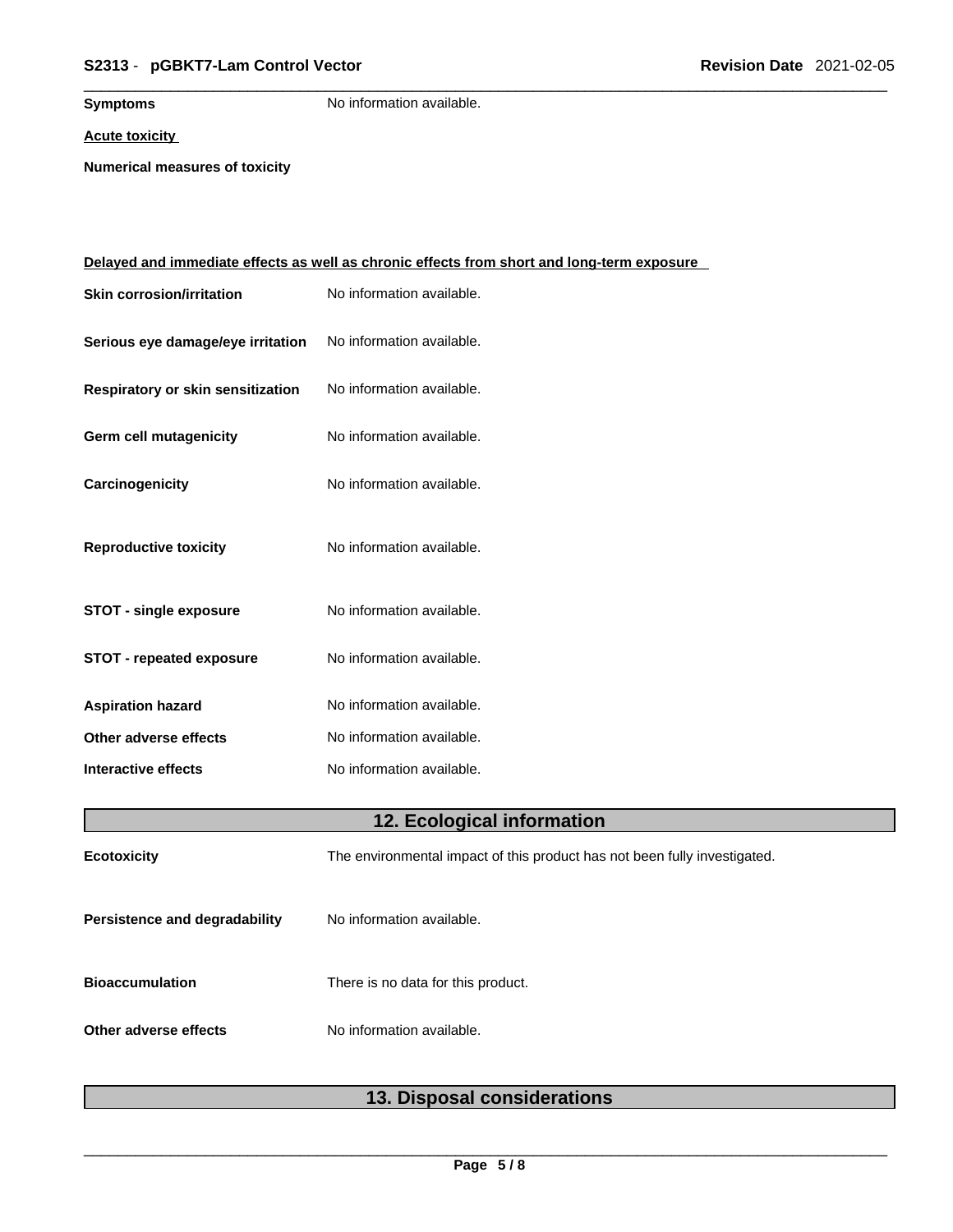#### **Waste treatment methods**

| Waste from residues/unused | Dispose of in accordance with local regulations. Dispose of waste in accordance with |
|----------------------------|--------------------------------------------------------------------------------------|
| products                   | environmental legislation.                                                           |
| Contaminated packaging     | Do not reuse empty containers.                                                       |

# **14. Transport information**

|             | 15. Regulatory information |
|-------------|----------------------------|
| <b>ADN</b>  | Not regulated              |
| <b>ADR</b>  | Not regulated              |
| <b>RID</b>  | Not regulated              |
| <b>IMDG</b> | Not regulated              |
| <b>IATA</b> | Not regulated              |
| ICAO (air)  | Not regulated              |
| <b>MEX</b>  | Not regulated              |
| <b>TDG</b>  | Not regulated              |
| <b>DOT</b>  | Not regulated              |

#### **International Inventories**

#### **TSCA** -.

\*Contact supplier for details. One or more substances in this product are either not listed on the US TSCA inventory, listed on the confidential US TSCA inventory or are otherwise exempted from inventory listing requirements

| <b>DSL/NDSL</b>      |   |
|----------------------|---|
| <b>EINECS/ELINCS</b> |   |
| <b>ENCS</b>          |   |
| <b>IECSC</b>         | ٠ |
| KECL                 |   |
| <b>PICCS</b>         |   |
| <b>AICS</b>          |   |
|                      |   |

 **Legend:** 

 **TSCA** - United States Toxic Substances Control Act Section 8(b) Inventory

 **DSL/NDSL** - Canadian Domestic Substances List/Non-Domestic Substances List

 **EINECS/ELINCS** - European Inventory of Existing Chemical Substances/European List of Notified Chemical Substances

 **ENCS** - Japan Existing and New Chemical Substances

 **IECSC** - China Inventory of Existing Chemical Substances

 **KECL** - Korean Existing and Evaluated Chemical Substances

 **PICCS** - Philippines Inventory of Chemicals and Chemical Substances

 **AICS** - Australian Inventory of Chemical Substances

#### **US Federal Regulations**

# **SARA 313**

Section 313 of Title III of the Superfund Amendments and Reauthorization Act of 1986 (SARA). This product does not contain any chemicals which are subject to the reporting requirements of the Act and Title 40 of the Code of Federal Regulations, Part 372.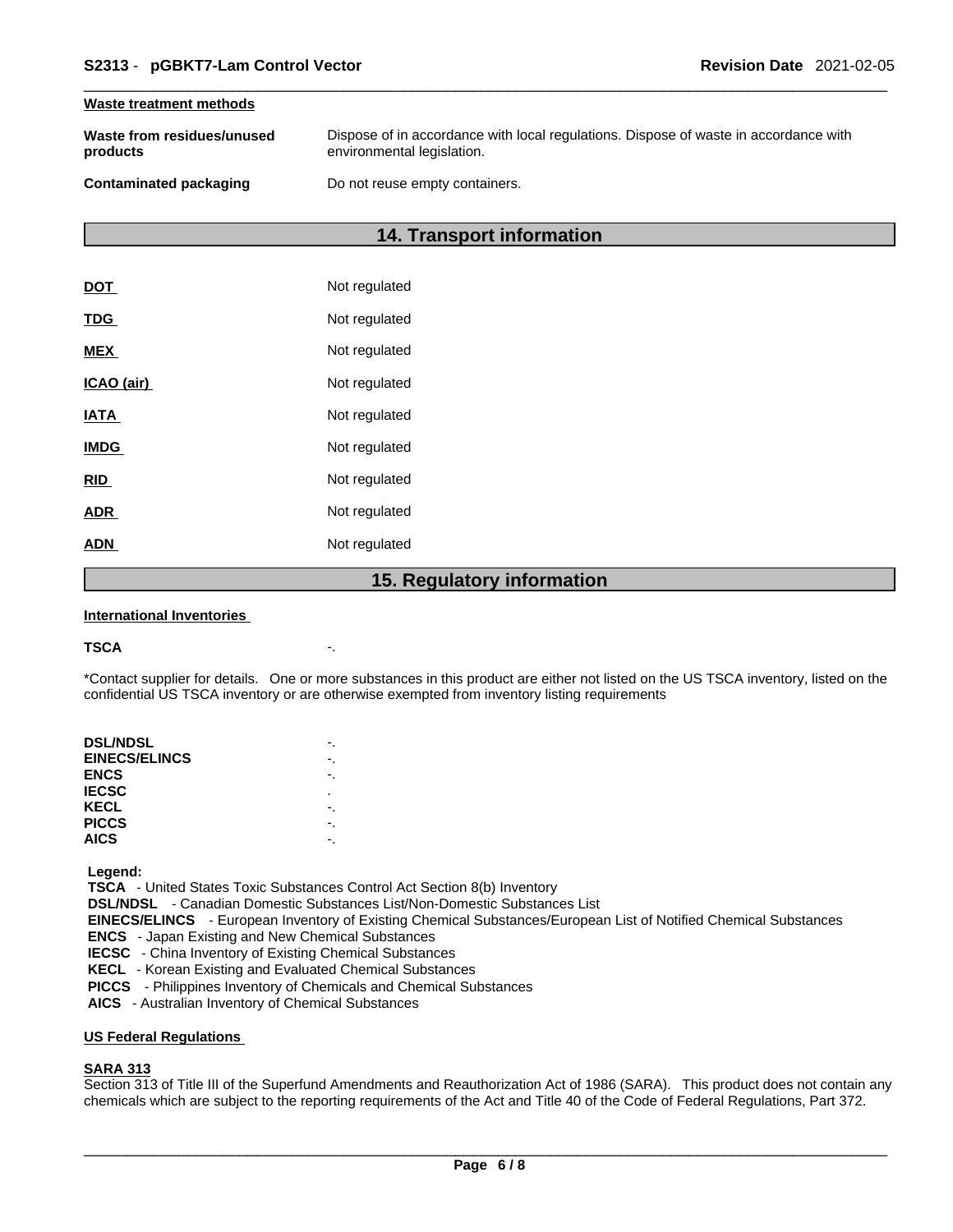# **SARA 311/312 Hazard Categories**

Should this product meet EPCRA 311/312 Tier reporting criteria at 40 CFR 370, refer to Section 2 of this SDS for appropriate classifications.

#### **CWA (Clean WaterAct)**

This product does not contain any substances regulated as pollutants pursuant to the Clean Water Act (40 CFR 122.21 and 40 CFR 122.42).

# **CERCLA**

This material, as supplied, does not contain any substances regulated as hazardous substances under the Comprehensive Environmental Response Compensation and Liability Act (CERCLA) (40 CFR 302) or the Superfund Amendments and Reauthorization Act (SARA) (40 CFR 355). There may be specific reporting requirements at the local, regional, or state level pertaining to releases of this material.

# **US State Regulations**

#### **California Proposition 65**

This product does not contain any Proposition 65 chemicals.

#### **U.S. State Right-to-Know Regulations**

This product does not contain any substances regulated under applicable state right-to-know regulations

# **U.S. EPA Label Information**

# **EPA Pesticide Registration Number** Not applicable

| <b>16. Other information</b>                                              |                                                                                                                                                                                                                                                                                                                                                                                                                                                                                                                                                                                                                                                                                                                                                                                                                                                                                   |  |                                         |             |                                     |  |                                            |  |  |
|---------------------------------------------------------------------------|-----------------------------------------------------------------------------------------------------------------------------------------------------------------------------------------------------------------------------------------------------------------------------------------------------------------------------------------------------------------------------------------------------------------------------------------------------------------------------------------------------------------------------------------------------------------------------------------------------------------------------------------------------------------------------------------------------------------------------------------------------------------------------------------------------------------------------------------------------------------------------------|--|-----------------------------------------|-------------|-------------------------------------|--|--------------------------------------------|--|--|
| <b>NFPA</b><br>HMIS                                                       | Health hazards 0<br>Health hazards 0                                                                                                                                                                                                                                                                                                                                                                                                                                                                                                                                                                                                                                                                                                                                                                                                                                              |  | <b>Flammability 0</b><br>Flammability 0 |             | Instability 0<br>Physical hazards 0 |  | Special hazards -<br>Personal protection X |  |  |
| Key or legend to abbreviations and acronyms used in the safety data sheet |                                                                                                                                                                                                                                                                                                                                                                                                                                                                                                                                                                                                                                                                                                                                                                                                                                                                                   |  |                                         |             |                                     |  |                                            |  |  |
|                                                                           | Legend Section 8: EXPOSURE CONTROLS/PERSONAL PROTECTION                                                                                                                                                                                                                                                                                                                                                                                                                                                                                                                                                                                                                                                                                                                                                                                                                           |  |                                         |             |                                     |  |                                            |  |  |
| <b>TWA</b>                                                                | Time weighted average                                                                                                                                                                                                                                                                                                                                                                                                                                                                                                                                                                                                                                                                                                                                                                                                                                                             |  |                                         | <b>STEL</b> | Short term exposure limit           |  |                                            |  |  |
| Ceiling                                                                   | Maximum limit value                                                                                                                                                                                                                                                                                                                                                                                                                                                                                                                                                                                                                                                                                                                                                                                                                                                               |  |                                         |             | Skin designation                    |  |                                            |  |  |
| Food Research Journal<br>Japan GHS Classification                         | Key literature references and sources for data used to compile the SDS<br>Agency for Toxic Substances and Disease Registry (ATSDR)<br>U.S. Environmental Protection Agency ChemView Database<br>European Food Safety Authority (EFSA)<br>EPA (Environmental Protection Agency)<br>Acute Exposure Guideline Level(s) (AEGL(s))<br>U.S. Environmental Protection Agency Federal Insecticide, Fungicide, and Rodenticide Act<br>U.S. Environmental Protection Agency High Production Volume Chemicals<br>Hazardous Substance Database<br>International Uniform Chemical Information Database (IUCLID)<br>Australia National Industrial Chemicals Notification and Assessment Scheme (NICNAS)<br>NIOSH (National Institute for Occupational Safety and Health)<br>National Library of Medicine's ChemID Plus (NLM CIP)<br>National Library of Medicine's PubMed database (NLM PUBMED) |  |                                         |             |                                     |  |                                            |  |  |
|                                                                           | National Toxicology Program (NTP)<br>New Zealand's Chemical Classification and Information Database (CCID)<br>Organization for Economic Co-operation and Development Environment, Health, and Safety Publications<br>Organization for Economic Co-operation and Development High Production Volume Chemicals Program<br>Organization for Economic Co-operation and Development Screening Information Data Set                                                                                                                                                                                                                                                                                                                                                                                                                                                                     |  |                                         |             |                                     |  |                                            |  |  |